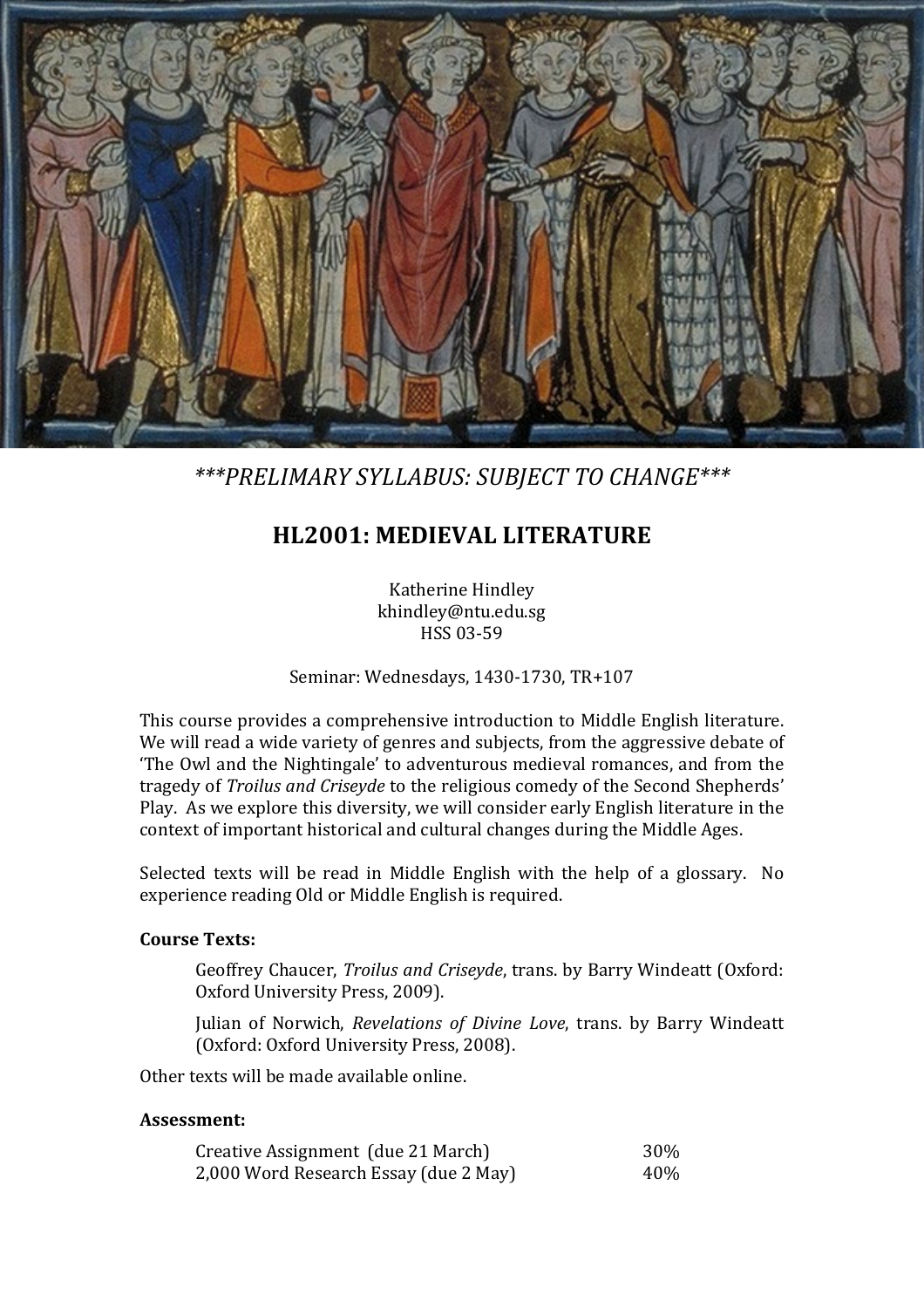| Presentations | 20% |
|---------------|-----|
| Participation | 10% |

The essay should engage critically with the texts and with scholarly debates about them. It should be polished and fully referenced. It should make a clear and well-argued claim that is supported by close reading of the text and of relevant outside sources. All paragraphs should be related to this topic and follow a coherent, persuasive structure. Points should be fully developed and supported with specific evidence. As the major written assignment for this course, your essay will be submitted through Turnitin.

For the creative assignment, you will choose a medieval text to adapt into a form of your choice (e.g. film, radio play, comic book, short story). This will require you to think about the relative importance of various elements of the medieval work, as well as how they would have been received by their original audience. The creative assignment will be submitted along with a short essay (500 words) explaining the choices you have made for your adaptation.

You will present in class on the literary texts and historical sources under discussion, situating them within the broader academic field. You will also present your own research in progress as a mock conference.

The participation grade will reflect your commitment to the class as evidenced by attendance, preparation of readings, contribution to discussions, and productive responses to others' ideas. Read the assigned texts thoroughly, making notes as you go. Note questions and problems that occur to you, and be ready to share these ideas in class.

### **Course Policies:**

- Attendance and Participation: The success of any seminar depends on the active participation of all its members. Barring illness or emergencies, you must attend every seminar. You must arrive on time, having done the required readings and any assigned work, and be ready to participate in the class discussion. Failure to do so will reduce your participation grade Failure to do so will reduce your participation grade significantly. If you need to miss a class you must get in touch with me *before* that week's meeting.
- Late Work and Extensions: if your essay is late, it will be marked down by one third of a letter grade for each day that it is overdue (i.e. a paper that would have received a B will receive a B-). No work will be accepted more than three days late. Extensions will be granted only in exceptional circumstances, including documented illness or genuine emergency. You can earn a two-day extension if you work on your paper with a writing coach at the LCC Communication Cube.
- Seeking Help Outside Class: you are encouraged to use any form of legitimate aid to help you write papers and research topics that interest you. Obvious sources of legitimate assistance include your tutors, the coaches at the LCC Communication Cube, and the subject librarians at the library. If you work on a paper with a writing coach, you are eligible for a two-day extension. Please speak to me if you would like to take advantage of this!
- Plagiarism and Academic Dishonesty: Don't do it! If I find that you have misrepresented someone else's work as your own you will fail the